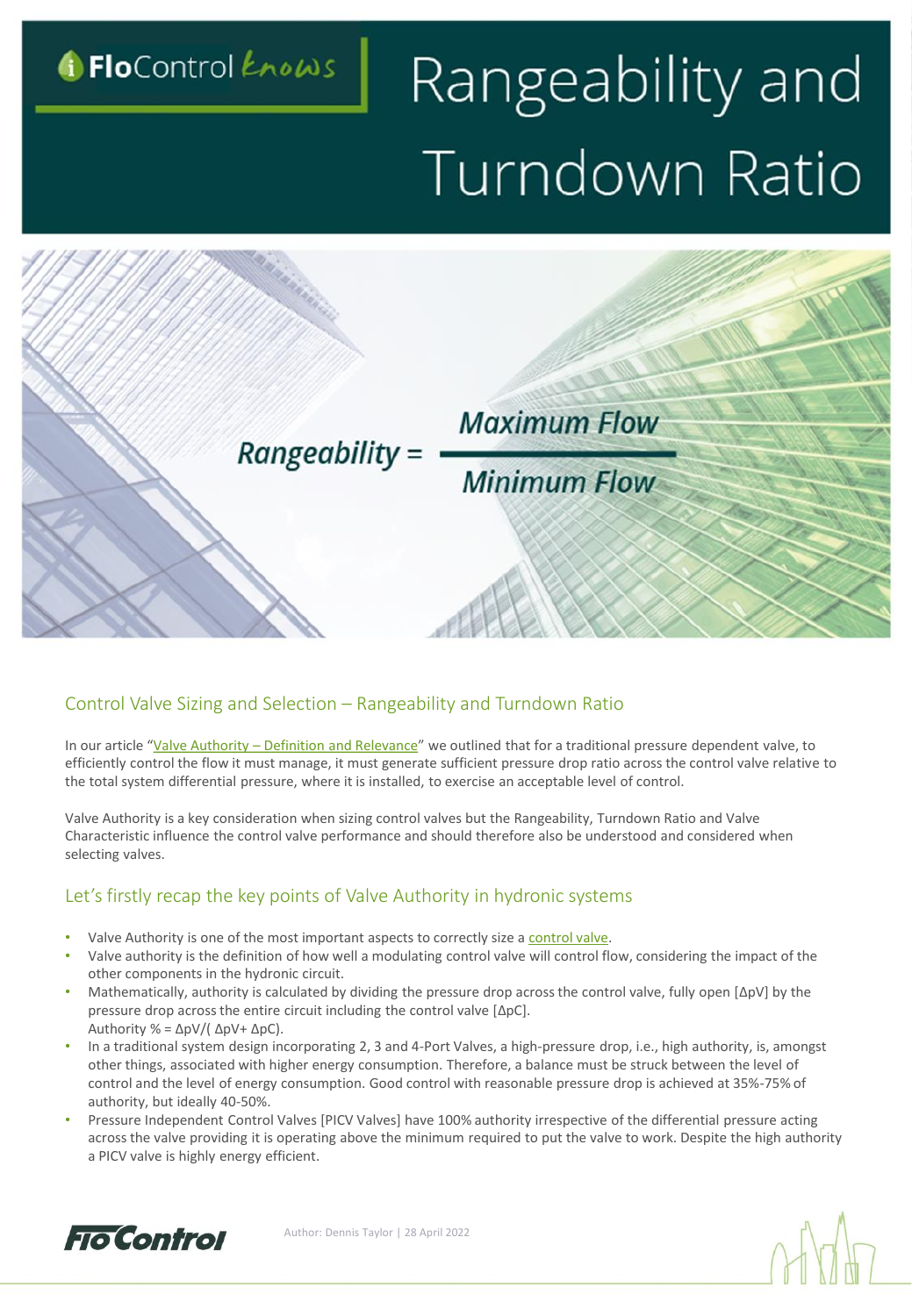### G FloControl Knows

## Rangeability and Turndown Ratio

#### So, what exactly is "Rangeability" and "Turndown Ratio"?

These terms complement Valve Authority and have been used traditionally to assist the sizing and selection of pressure dependant control valve products.

**Key Considerations for project buyers of Fan Coil Unit Valve Packages**

**Control Valve Rangeability** is a bench-tested factor which expresses the ratio between the maximum flow rate through a fully open valve [Q max] and the minimum controlled flow through the valve [Q min] at the same differential pressure across the valve.

Flow between the maximum and minimum controlled flow rates will follow a defined flow characteristic for the valve. Flow below the minimum controlled rate will no longer be controlled and will fall to zero quickly.

Rangeability [R] is calculated as the percentage of the valve fully open divided by the percentage open position of the valve to give minimum controllable flow.

Mathematically, R is calculated as follows:  $R = [Q \text{ max}/Q \text{ min}]$  or  $Q \text{ %max}/Q \text{ %min}$ .

For example:

If the maximum flow is 50 l/s [100%] and the minimum controllable flow is 1 l/s [2%]

Valve Rangeability  $R = [Q \text{ max}/Q \text{ min}] = [50/1] = 50:1$ Or alternately calculated as Valve Rangeability R =100%/2% = 50:1

Rangeability is dependent on Valve Characteristic.

Typically, it is usual for manufacturers to claim Rangeability for control valves with the following Valve Characteristics.

- Equal Percentage 50:1
- Linear  $-33:1$
- Quick Opening 20:1

**Control Valve Turndown** is like Rangeability except it is a factor more based on the performance of a valve when used within a practical system. The factor expresses the ratio of the flow rate through the set position of the control valve and the minimum controlled flow.

Turndown [T] is calculated as the percentage of the part open valve to give the set flow divided by the percentage open position of valve to give minimum controllable flow. This is to take into account that the spindle control length has decreased.

For example, using the same valve example set to design part open conditions:

- maximum flow is 50 l/s [100%]
- set flow is 40 l/s [40/50 x 100 = 80%]
- minimum controllable flow is 1 l/s [2%]

Turndown =  $80/2 = 40:1$ 



Author: Dennis Taylor | 28 April 2022